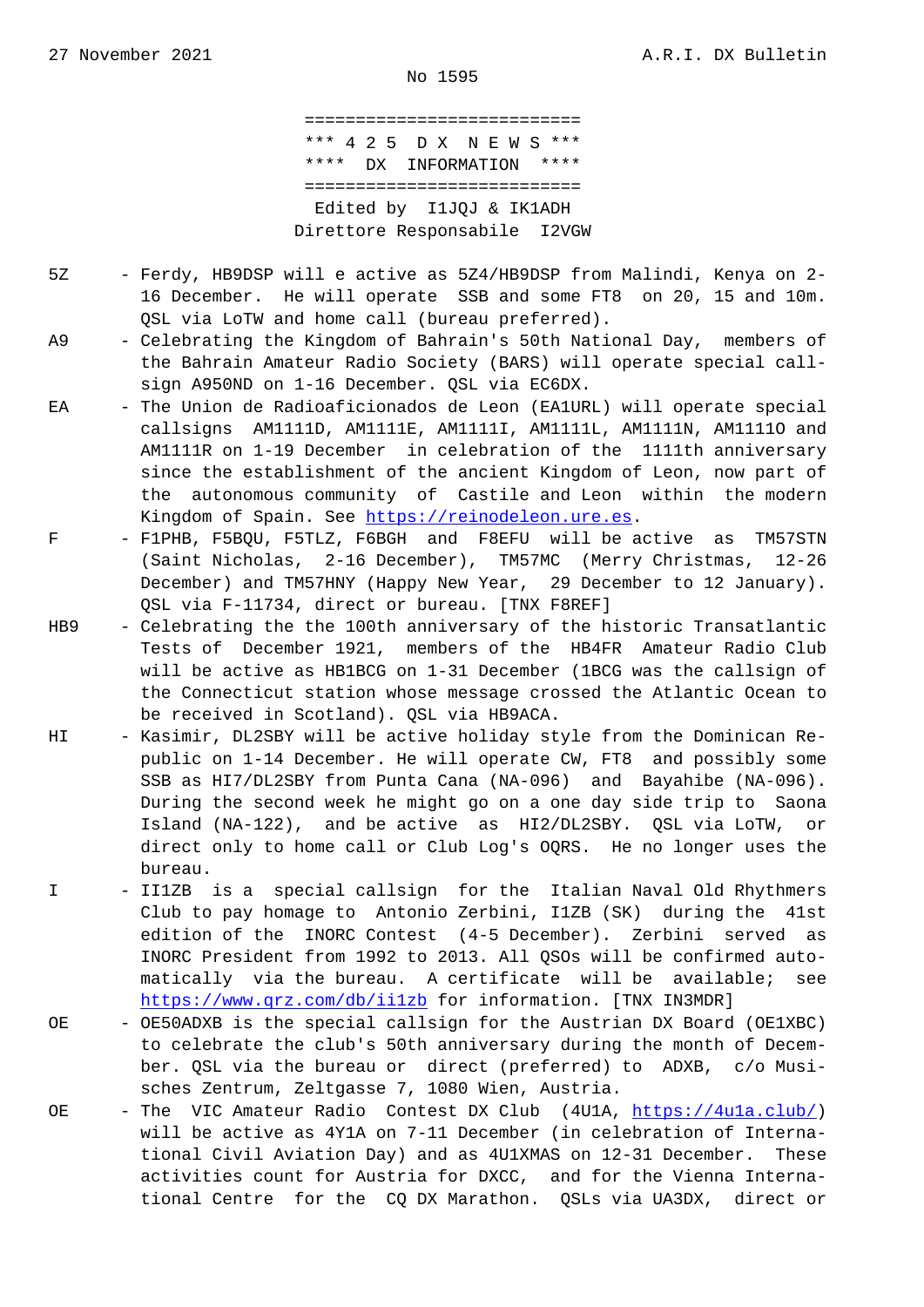- OH The OH9A team will be active as OG1XMAS on all bands and modes between 29 November and 26 December. QSL via LoTW and Club Log ("please di not send direct QSLs").
- PA Special callsigns PA21XMAS and PD21SANTA will be active on 1-31 De cember, while PD22HNY will be QRV from 1 December through January. QSL cards will not be issued, but a certificate will be available for download (https://www.qrz.com/db/PA21XMAS).
- PJ7 Chris, N0UK will be QRV as PJ7/G4JEC from Sint Maarten (NA-105) from 26 November through 4 December, with main activity during the CQ WW DX CW Co[ntest. QSL via N0UK. \[TNX DX Wor](https://www.qrz.com/db/PA21XMAS)ld]
- V4 Bob, WX4G will be active as V48A (not V47A as previously announced) from St. Kitts (NA-104) from 24 November to 2 December. He will operate mostly CW, FT8 and FT4 on all bands, and will participate in the CQ WW DX CW Contest. QSL via LoTW, Club Log's OQRS, eQSL, or via WX4G.
- VE Special callsign VX3INSULIN will be active on 1-31 December to mark the 100th anniversary since a team of researchers at the University of Toronto discovered insulin. The operations will be primarily digital, with FT8 and FT4 being the dominant modes of use. QSL via VE3NOO (direct or bureau) and eQSL.
- VU Madhu, VU3NPI and others (VU2GRM, VU2GTI, VU2JHM, VU2MNX, VU3GDS, VU3KWK, VU3ULP, VU3UNO and VU3ZNG) will be active as AT7SJ from the St George's Islands (AS-177) on 3-6 December. They plan to operate CW, SSB and FT8 on 40-10 metres. This IOTA group was activated only once (by AT9RS, April 2009). QSL via VU3NPI; the logs will be uploaded to Club Log and eventually LoTW. [TNX The Daily DX]
- XT Harald, DF2WO will be active again as XT2AW from Ouagadougou, Bur kina Faso on 3-20 December. He will be QRV on all bands and also via QO-100. QSL via M0OXO's OQRS and LoTW.
- YB Special event stations 8H13H, 8H13U, 8H13T, 8G13T, 8G13A, 8G13N, 8G13G, 8G13S, 8G13E and 8G13L will be active from 26 November to 12 December to celebrate the 13th anniversary of the city of Tangerang Selatan (part of the Greater Jakarta metropolitan area, on the island of Java). Look for activity on 80, 40, 20, 15 and 10m SSB and FT8. See https://oraritangsel.or.id/award2021/ for certificates and eQSLs.
- Z2 Tom, DJ6TF and Tom, DL7BO will be active as Z21A and Z22O from Harare, Zimb[abwe on 2-15 December. They will opera](https://oraritangsel.or.id/award2021/)te CW, SSB, FT8 and FT4 on 160-10 metres. QSL both calls via DJ6TF.

YOTA MONTH ---> The Youngsters On The Air group will be active again during the entire month of December. The idea for this event is to show the amateur radio hobby to youth and to encourage youngsters to be active on the ham radio waves. Announced participants include stations from

| Argentina            | LR1YOTA           | Lebanon       | OD5YOTA          |
|----------------------|-------------------|---------------|------------------|
| Bahrain              | A91YOTA           | Namibia       | V55YOTA          |
| Bosnia & Hercegovina | E71YOTA           | No. Macedonia | Z30YOTA, Z39YOTA |
| Croatia              | 9A0YOTA, 9A21YOTA | Peru          | OA0YOTA          |
| Cuba                 | CO0YOTA           | Poland        | HF0YOTA, SN0YOTA |
| Cyprus               | 5B4YOTA           | Portugal      | CO7YOTA          |
| Czech Republic       | OL21YOTA          | Senegal       | 6V1YOTA          |
| England              | GB21YOTA          | Serbia        | YT21YOTA         |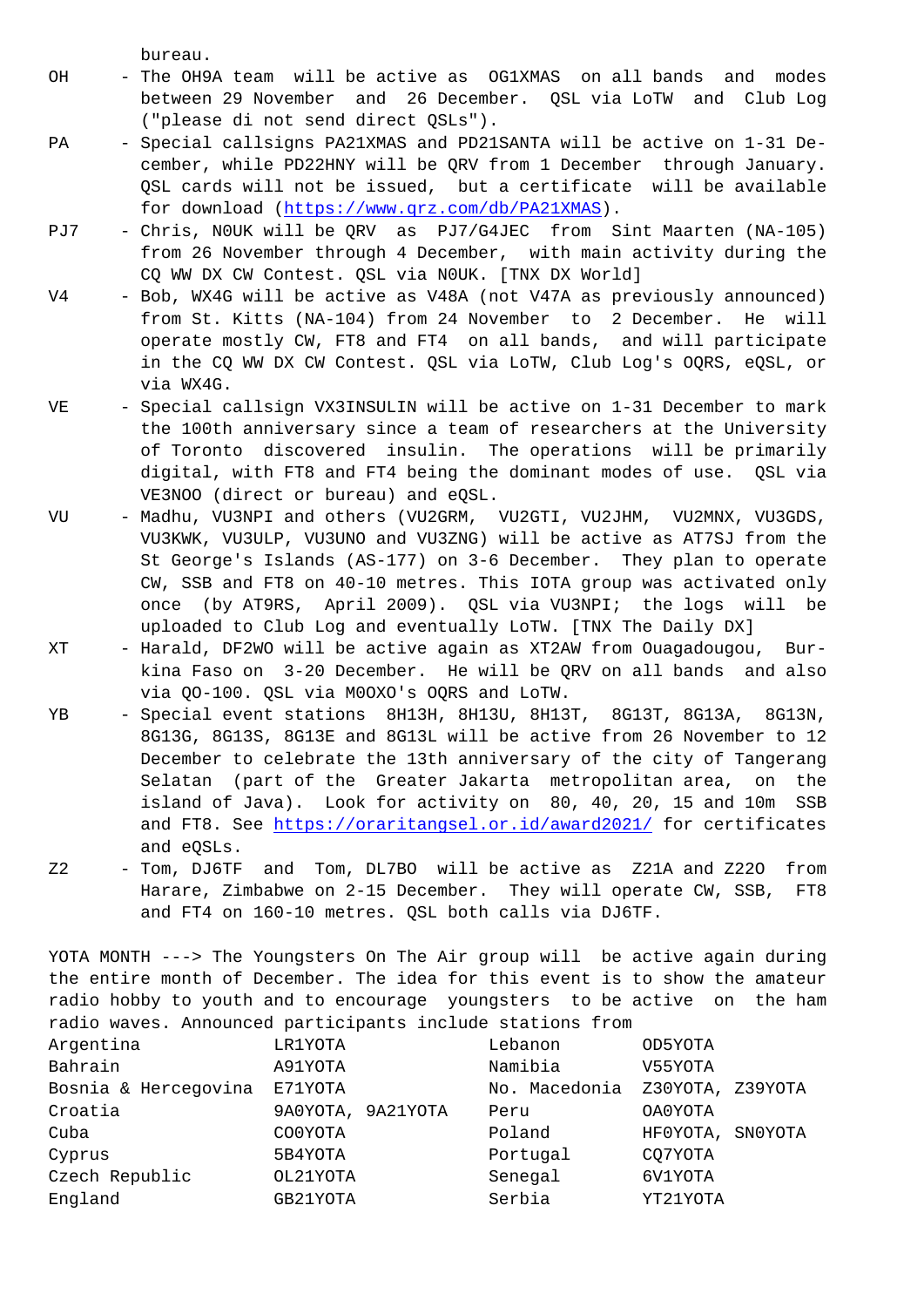| r 1111 anu                                                                   | UPZIUIA, UNZIUIA | buutii Allitta | ZOJIUIA            |
|------------------------------------------------------------------------------|------------------|----------------|--------------------|
| Germany                                                                      | DC0YOTA          | Spain          | EF4YOTA            |
| Hungary                                                                      | HA6YOTA, HG0YOTA | Sweden         | SH9YOTA, SK8YOTA   |
| Iceland                                                                      | TF3YOTA          | Netherlands    | PA6YOTA, PD6YOTA   |
| Indonesia                                                                    | 8C2YOTA          | Turkey         | TC21YOTA           |
| Iraq                                                                         | YI0YOTA          | Ukraine        | EM6YOTA            |
| Ireland                                                                      | EI0YOTA          | USA            | K8A, K8O, K8T, K8Y |
| Italy                                                                        | II3YOTA, II6YOTA |                |                    |
| QSLs via Club Log's OQRS (direct or bureau). Information about the event and |                  |                |                    |

the awards can be found on https://events.ham-yota.com/.

CQ WW DX CW CONTEST ---> The following stations have announced their participation in this year's event (27-28 November): ZONE CALL CATEG[ORY COUNTRY](https://events.ham-yota.com/) QSL VIA

| 01 | KL7RA     | M/2      | Alaska              | LOTW/N4GNR  |
|----|-----------|----------|---------------------|-------------|
| 02 | VA2VT     | SOAB LP  | Canada              | LOTW        |
| 02 | VE2IM     | SOAB     | Canada              | VE3DZ       |
| 05 | VP9I      | SOAB LP  | Bermuda             | LOTW/WW3S   |
| 07 | HO2A      | SO       | Panama              | LOTW        |
| 07 | HQ9X      | SOAB     | Honduras            | KQ1F        |
| 07 | TI7W      | SOAB HP  | Costa Rica          | LOTW/M0URX  |
| 08 | C6AGU     | M/?      | <b>Bahamas</b>      | LOTW/HA7RY  |
| 08 | C6AQQ     | SOAB LP  | <b>Bahamas</b>      | EA5GL       |
| 08 | FS/K0CD   | SOSB QRP | St Martin           | K0CD        |
| 08 | KP2B      | SOSB 10m | Virgin Isls         | EB7DX       |
| 08 | KP3Z      | SOAB HP  | Puerto Rico         | N4AO        |
| 08 | PJ7/G4JEC | SO       | Sint Maarten        | N0UK        |
| 08 | T42K      | $M/$ ?   | Cuba                | T42K        |
| 08 | TO7A      | SOAB HP  | Martinique          | LOTW/UT5UGR |
| 08 | V26K      | SOAB LP  | Antigua & Barbuda   | LOTW/AA3B   |
| 08 | V48A      | SOAB     | St Kitts & Nevis    | LoTW/WX4G   |
| 08 | VP5M      | SO       | Turks & Caicos Isls | LOTW/K4QPL  |
| 08 | WP3C      | $M/S$ LP | Puerto Rico         | LOTW/M00X0  |
| 08 | ZF1A      | M/S      | Cayman Isls         | LoTW/K7ZO   |
| 08 | ZF5T      | SOAB     | Cayman Isls         | LoTW/K5GO   |
| 09 | P44W      | SOAB     | Aruba               | LOTW/N2MM   |
| 09 | PJ2T      | M/M      | Curacao             | LOTW/W3HNK  |
| 09 | PJ4A      | M/S      | Bonaire             | LOTW/K4BAI  |
| 09 | PJ4K      | M/2      | Bonaire             | KU9C        |
| 11 | PT4A      | M/2      | Brazil              | LOTW/PY4AZ  |
| 11 | ZP5AA     | SOAB     | Paraguay            | ZP5DBC      |
| 12 | XQ1KZ     | SOSB 15m | Chile               | LOTW        |
| 14 | EA6FO     | SO       | Balearic Isls       | EA3AIR      |
| 14 | GU4CHY    | SOSB     | Guernsey            | GU4CHY      |
| 14 | HBOA      | M/S      | Liechtenstein       | LotW        |
| 14 | LN8W      | M/M      | Norway              | LOTW/LA6YEA |
| 14 | MD4K      | M/2      | Isle of Man         | LOTW/G3NKC  |
| 14 | MJ5A      | SOSB 40m | Jersey              | LOTW        |
| 14 | MW5B      | SOSB 40m | Wales               | Lotw        |
| 15 | OH0Z      | SOAB HP  | Aland Isls          | <b>WOMM</b> |
| 15 | TK0C      | $M/$ ?   | Corsica             | S50C        |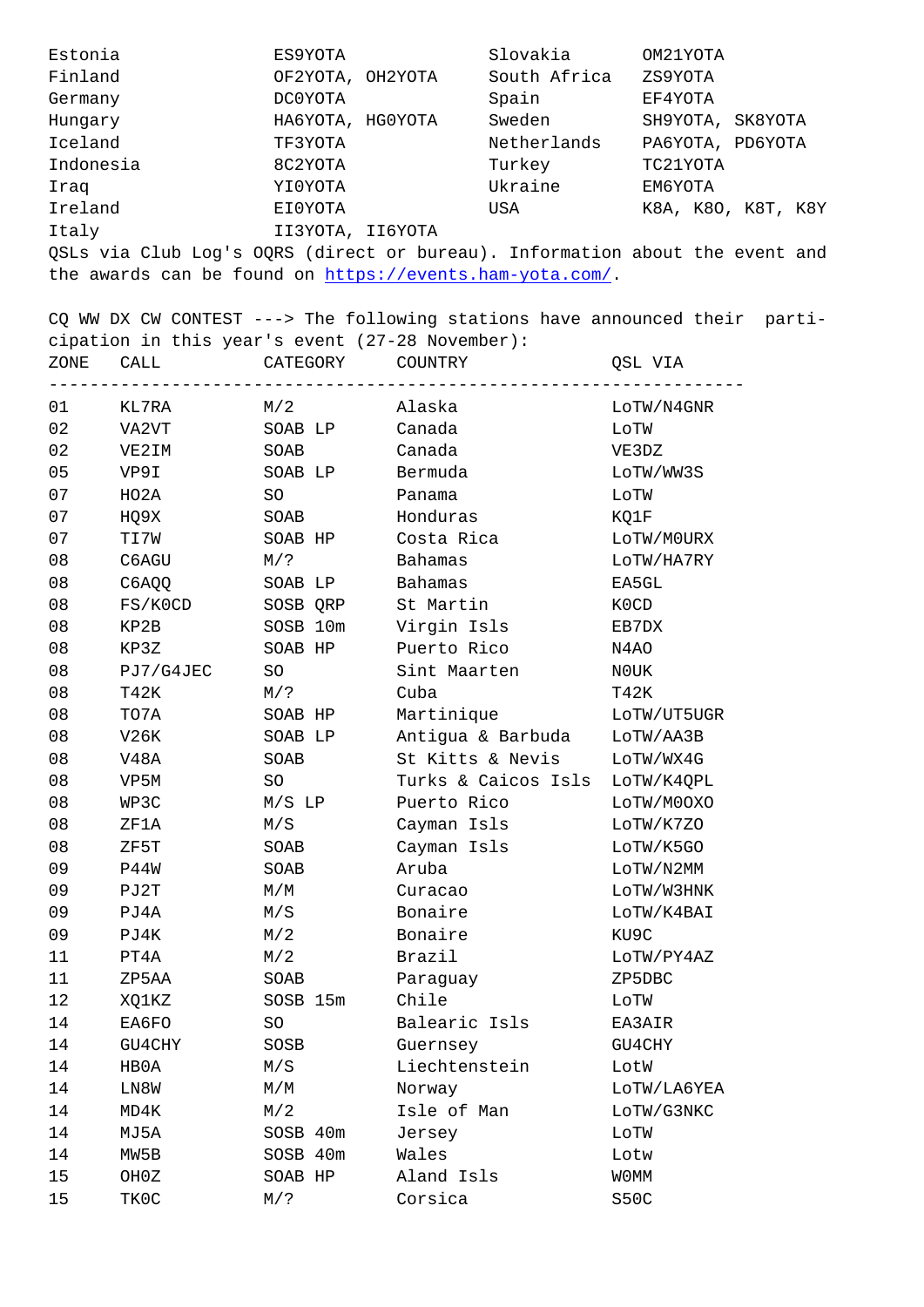| Ζ∪ | ひさムロ          | nu dava   | areece                                                    | <b>DA RDCD</b>                                                              |
|----|---------------|-----------|-----------------------------------------------------------|-----------------------------------------------------------------------------|
| 20 | SZ1A          | M/S       | Greece                                                    | LOTW                                                                        |
| 21 | 4L/LY4ZZ      | SOSB 80m  | Georgia                                                   | LY4ZZ                                                                       |
| 21 | 4L2M          | SOSB 20m  | Georgia                                                   | EA7FTR                                                                      |
| 21 | 4L8A          | SOSB 40m  | Georgia                                                   | LOTW/M0OXO                                                                  |
| 22 | 9N7AA         | SOAB      | Nepal                                                     | LOTW/S57DX                                                                  |
| 24 | B7P           | M/S       | China                                                     | BA4EG                                                                       |
| 24 | <b>BH1EBF</b> | M/S       | China                                                     | <b>BH1EBF</b>                                                               |
| 26 | E2A           | M/S       | Thailand                                                  | LOTW/E21EIC                                                                 |
| 28 | 7A2A          | $M/$ ?    | Indonesia                                                 | LOTW                                                                        |
| 29 | VK6T          | SOAB      | Australia                                                 | EA7FTR                                                                      |
| 31 | KH7M          | SOAB HP   | Hawaii                                                    | LOTW                                                                        |
| 32 | ZL3X          | M/2       | New Zealand                                               | LOTW                                                                        |
| 33 | 3V8SS         | SOAB QRP  | Tunisia                                                   | LOTW/LX1NO                                                                  |
| 33 | IH9YMC        | SOSB 160m | AF Italy                                                  | LOTW                                                                        |
| 35 | C56XA         | SOSB 20m  | Gambia                                                    | LOTW/G3SWH                                                                  |
| 36 | 9X4X          | M/?       | Rwanda                                                    | 4Z5FI                                                                       |
| 37 | C92R          | SOSB 15m  | Mozambique                                                | IK2DUW                                                                      |
| 39 | 3B8M          | M/M       | Mauritius                                                 | LOTW/M0OXO                                                                  |
| 39 | D60AB         | SO        | Comoro Isls                                               | K6ZO                                                                        |
| 40 | JW5E          | SOSB 20m  | Svalbard                                                  | LOTW                                                                        |
| 40 | TF3SG         | SOAB HP   | Iceland                                                   | LOTW                                                                        |
|    |               |           |                                                           | Do not forget to give a look at the Announced Operations listing maintained |
|    |               |           | by Bill, NG3K at https://www.ng3k.com/Misc/cqc2021.html - | good contest to                                                             |
|    |               |           |                                                           |                                                                             |

you all!

 [===========================](https://www.ng3k.com/Misc/cqc2021.html) \*\*\* 4 2 5 D X N E W S \*\*\* \*\*\*\* GOOD TO KNOW ... \*\*\*\* =========================== Edited by I1JQJ & IK1ADH Direttore Responsabile I2VGW

Access to the main functions of www.425dxn.org is provided by the 425DXN App for Android. It is available on Google Play - free of charge, no ads. Enjoy!

2ZE ---> Any radio amateur in the United Kingdom (G, GI, GM and GW) or the Crown Dependencies (GD, GJ and GU) may participate in the centenary of the Transatlantic Tests of 1921 by adding the suffix /2ZE to their station's normal callsign. This will apply from 1 to 26 December and does not require any individual authorisation. 2ZE was the US callsign of Paul Godley, who went to the UK and took part in the tests as the representative of the ARRL.

CWOPS AWARD ---> First presented in 2016, the "CWops Award for Advancing the Art of CW" recognizes individuals, groups or organizations that have made the greatest contributions toward advancing the art or practice of radio communication by Morse code. Nominations must be received by 18 March 2022. See https://cwops.org/the-cwops-award-for-advancing-the-art-of-cw/ for the details.

QSL [IP1X ---> The cards for the 11 September operation from Isola](https://cwops.org/the-cwops-award-for-advancing-the-art-of-cw/) Gallinara (EU-083) have been received from the printer, and IU1JCZ is processing